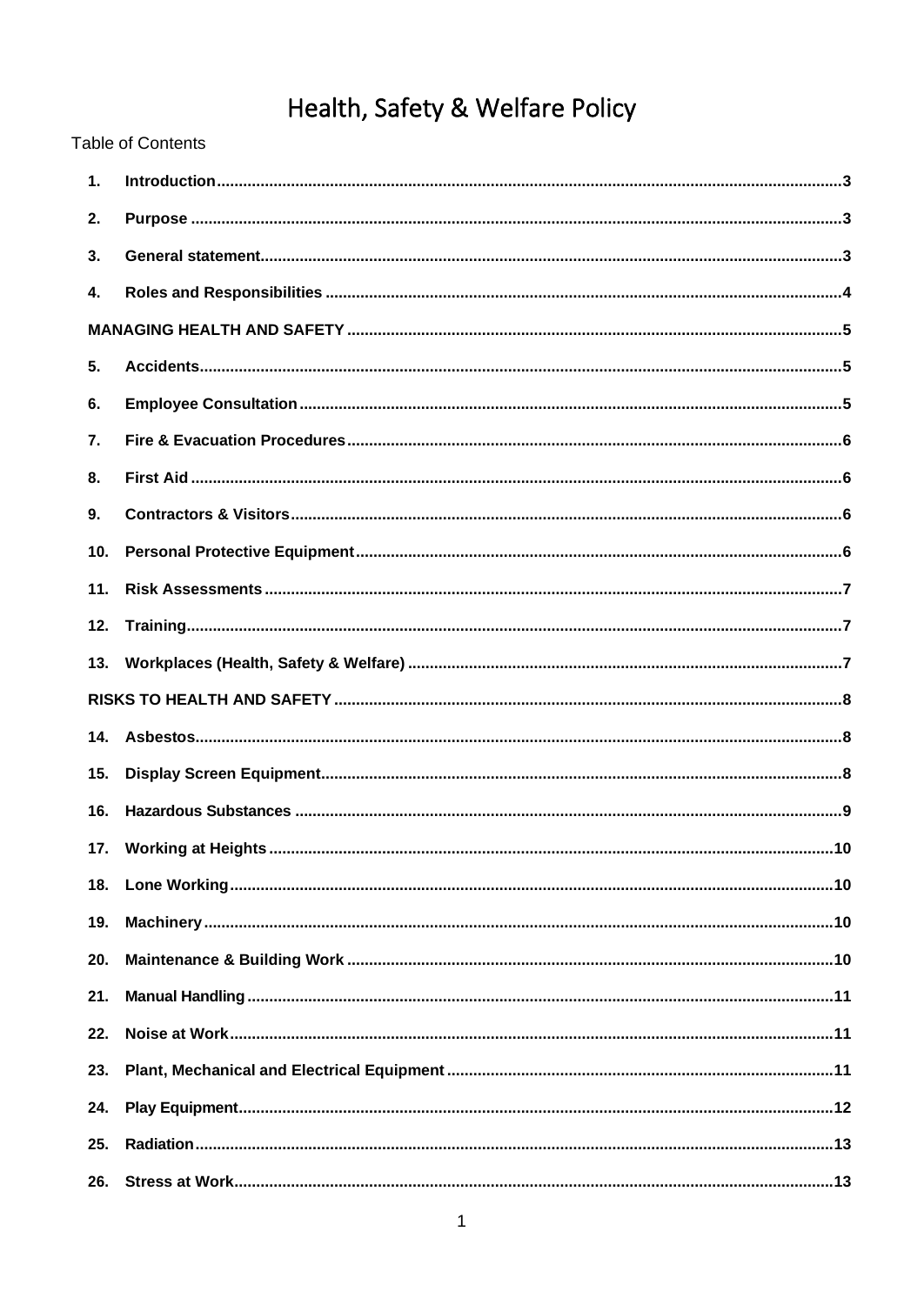**This document has been written in anticipation of many assets and services being managed by Northampton Town Council in the future, not all sections are currently applicable to the Town Council. The Town Clerk has ultimate responsibility for all staff until such time as staffing structures are in place and approved by the council.**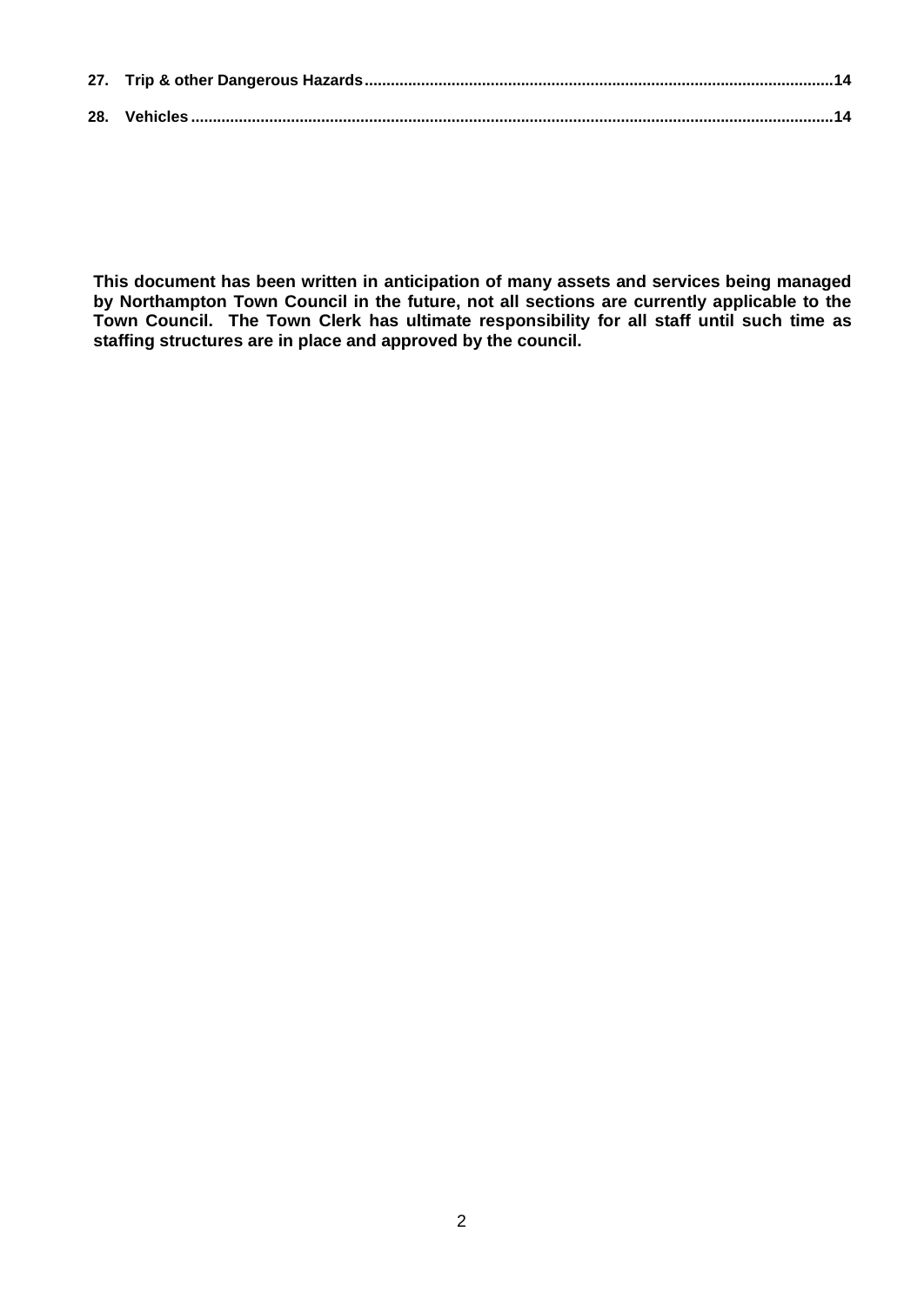# **Health, Safety and Wellbeing POLICY STATEMENT**

# <span id="page-2-0"></span>**1. Introduction**

This Policy provides a business framework for the implementation and development of an effective Health & Safety management system for Northampton Town Council that facilitates a high standard of employee care and wellbeing together with compliance to the Health & Safety at Work etc. Act 1974 and other legislation. It has an overriding purpose to reduce, as far as reasonably practicable, the risk of injuries, ill health and other losses. This applies to the employees of the Town Council, elected members, the general public and other organisations that may be affected by our actions.

# <span id="page-2-1"></span>**2. Purpose**

- To promote a positive Health, Safety and Welfare culture throughout the organisation;
- To provide adequate control of the health and safety risks arising from our work activities as far as reasonably practicable;
- To consult with our employees on matters affecting their health and safety;
- To promote clear channels of communication for Health, Safety and Welfare between all services;
- To provide information, instruction and supervision for employees;
- To provide and maintain safe plant and equipment;
- To ensure safe handling and use of substances (COSHH);
- To ensure all employees are competent to do their tasks and to give them adequate training;
- To prevent accidents and cases of work-related ill health;
- To maintain safe and healthy working conditions;
- To initiate continuous improvement of Health and Safety through regular reviews and auditing both internally and externally;
- To make Health and Safety integral to all business processes, planning and decisions.

# <span id="page-2-2"></span>**3. General statement**

The health and safety of our employees is of paramount importance. We aim to provide and maintain safe and healthy working conditions, equipment and systems of work for all our employees and to provide them with the necessary information, instruction and training to achieve this aim.

Appropriate preventive and protective measures are and will continue to be, implemented following the identification of work-related hazards and assessment of the risks associated with them.

We recognise the importance of employer/employee consultation on matters of health and safety and the value of individual consultation prior to allocating specific health and safety functions.

We also accept our responsibility for the health and safety of other persons who may be affected by our activities.

The allocation of duties for safety matters, the identity of competent persons appointed with particular responsibilities and the arrangements made to implement this policy are set out in this policy and in associated risk assessments and safety documents and records.

Expert advice will be sought as necessary when determining health and safety risks and the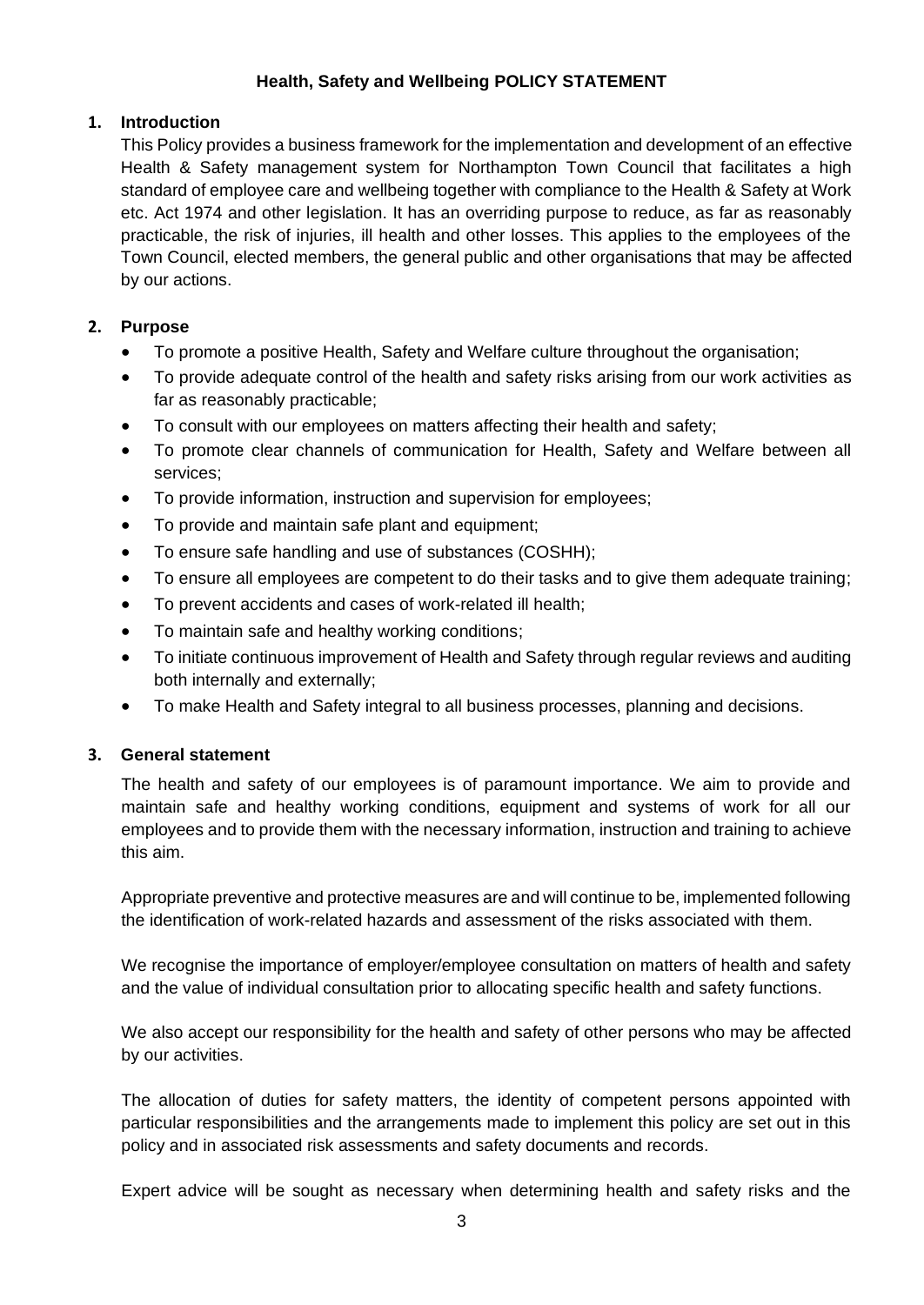measures required to guard against them.

The objectives of this policy statement can only be achieved through the support and co-operation of employees and all other persons who use our premises, e.g. members of the public (hirers, customers, users), Councillors, contractors and visitors.

The contents of this policy statement is informed by statutory guidance and good practice issued by the Health & Safety Executive (HSE) or industry recognised bodies.

The Policy will be reviewed for its effectiveness on an annual basis with a formal review undertaken every three years.

# <span id="page-3-0"></span>**4. Roles and Responsibilities**

**Full Council has the overall responsibility** for the Town Council's Health, Safety and Welfare policy, who review and consider this policy at the agreed intervals. The Council's Finance & Governance Committee will have general oversight of the Policy, make recommended amendments to Full Council and consider the health, safety and welfare systems, processes, procedures, risk assessments or similar as required to ensure the Council undertakes its responsibilities in accordance with the law.

**The responsibility** for ensuring the application of this policy is delegated to the Town Clerk. Heads of Service will have overarching responsibility for health and safety standards for their respective service areas:

The Council will designate an officer to act as its **Health and Safety Officer**. The Health and safety officer's main aim is to prevent injuries, accidents and work-related illnesses in the workplace. Their role is to assist in creation and implementation of health and safety policies in accordance with the legislation and to ensure that these policies are implemented by management and employees. They are also the Chair of the Health and Safety consultative Group.

# **All employees** are expected to:

- Co-operate with managers on all health, safety, welfare/ wellbeing matters;
- Actively consider their safety and the safety of others and help NTC develop and maintain a good safety culture with a low level of risk. All employees are encouraged to make suggestions to improve health, safety and welfare in their workplace;
- Correctly use work items, including personal protective equipment as instructed;
- Not misuse or interfere with anything provided in the interests of health and safety;
- Read all relevant risk assessments and comply with the control measures;
- Report all accidents, incidents, near misses and dangerous occurrences, whether there is injury/damage or not, and complete a form provided for the purpose;
- Promptly report foreseeable hazards (or situations considered to be potentially hazardous);
- Report all property and equipment defects;
- Use any machinery, equipment, substance, transport or safety device provided in accordance with training and instructions, in compliance with regulations;
- Inform their Manager of any work situation or shortcomings in protective arrangements which he/she considers represents a significant risk to health, safety and welfare, or a risk to other persons (i.e. contractors, visitors, customers, the general public and members); and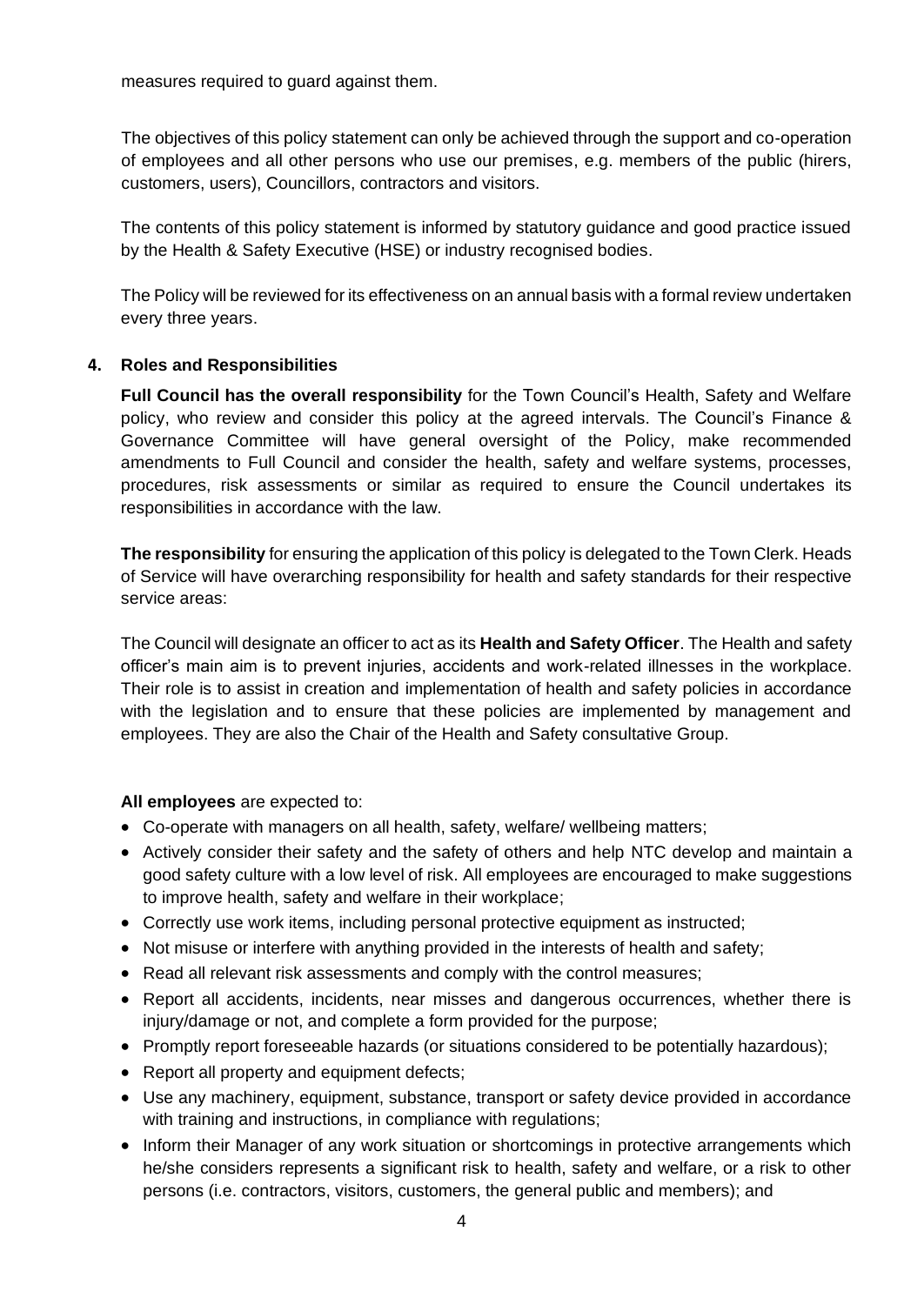• Take reasonable care of their own health and safety.

Supervision of **trainees/work experience** will be arranged, undertaken and monitored by Service Area Managers.

# <span id="page-4-0"></span>**MANAGING HEALTH AND SAFETY**

# <span id="page-4-1"></span>**5. Accidents**

*Health and Safety at Work etc Act 1974 Reporting of Injuries, Diseases and Dangerous Occurrences Regulations 2013 (RIDDOR)*

# **Reporting and Recording Accidents**

There is a legal duty placed upon the Council to report and record all accidents at work.

Details of all accidents involving employees or members of the public shall be recorded on an **Accident Report Form** and submitted to their Manager.

**Individual employees are responsible for reporting accidents** and potential accidents/near misses that occur at work on the mandatory Accident Report Form, which is available from the Town Clerk's Office, the Health and Safety Officer or from your Manager.

The Health and Safety Officer will record all accidents/near misses in an **Accident Book** and will be responsible for reporting 'Lost Time' accidents. All accidents and cases of ill health as a result of an accident at work are to be recorded in the accident book. The book is kept by the Town Clerk.

Senior Managers will ensure that **accidents and work-related causes of sickness absences are investigated** and that the causes are analysed to assist in formulating preventative measures and will report to the Council's Senior Management Team and Staff Consultative Group. The appropriate Senior / Service Manager will ensure the agreed preventative measures are implemented.

The Town Clerk is responsible, where required by law, for reporting accidents, diseases and dangerous occurrences to the enforcing authority.

# <span id="page-4-2"></span>**6. Employee Consultation**

*Health and Safety (Consultation with Employees) Regulations 1996 Safety Representatives and Safety Committees Regulations 1977*

Consultation with employees will be undertaken at:

- Service Team Meetings; and
- One to one meetings with individual staff members.

In addition, each service area will nominate a representative to be part of a staff Health and Safety consultative Group (Not a Senior Manager). The Group will meet on a 6-monthly basis to:

- Discuss day to day operational health and safety matters;
- Consider reports and methodology proposed to address any issues or concerns; and
- Assist in the process of integrating health, safety and welfare.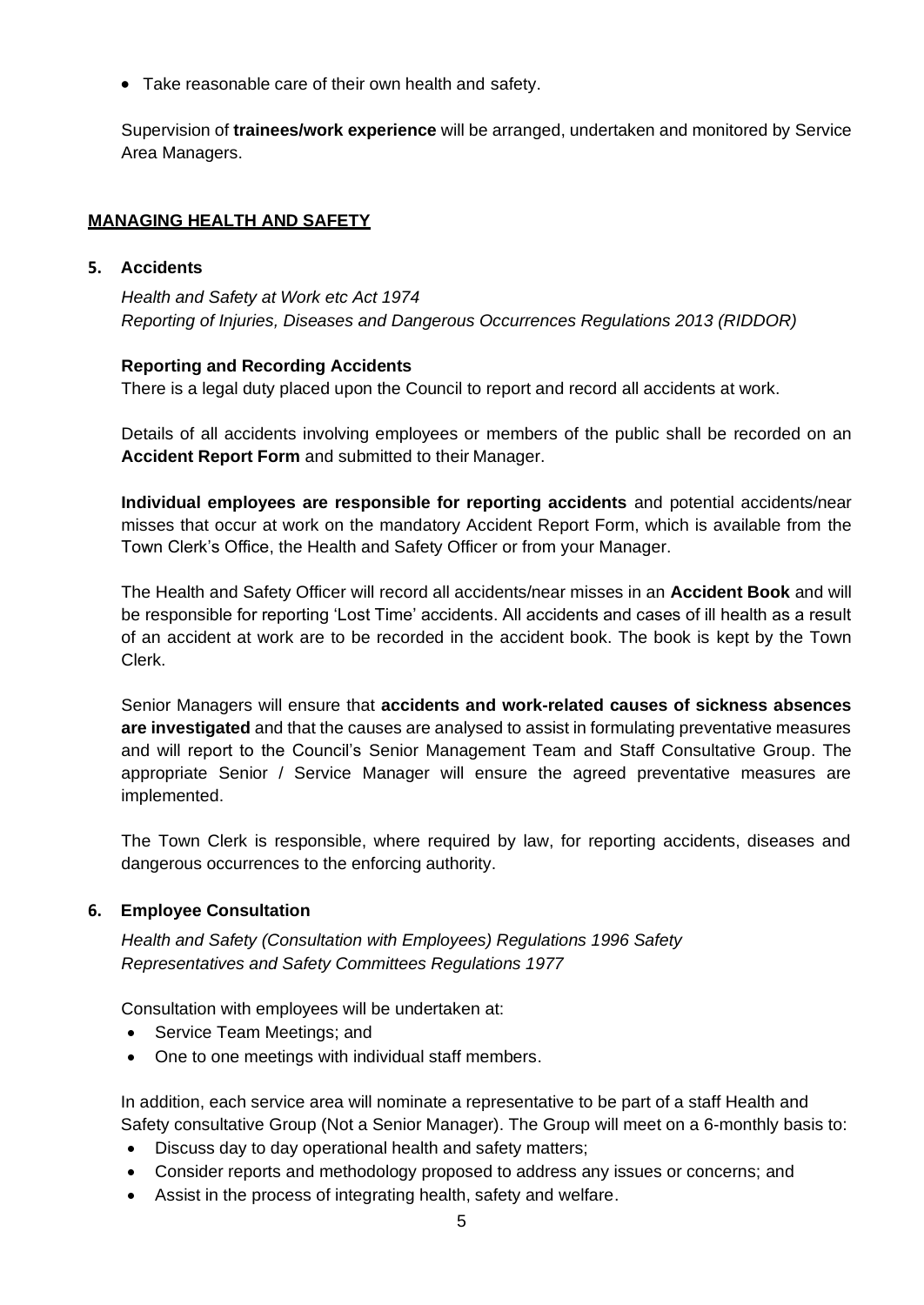# <span id="page-5-0"></span>**7. Fire & Evacuation Procedures**

*Dangerous Substances and Explosive Atmospheres Regulations 2002 Regulatory Reform (Fire Safety) Order 2015*

UK fire regulations require a fire risk assessment for all workplaces. Service area Managers are responsible for ensuring a **fire risk assessment** is undertaken and implemented, including appropriate provision of fire exits, signs, alarms and extinguishers.

Fire evacuation procedures are to be provided at each place of work / public office.

# <span id="page-5-1"></span>**8. First Aid**

*The Health and Safety (First Aid) Regulations 1981*

First aid means treating minor injuries at work and giving immediate attention to more serious casualties until medical help is available. Through this initial management of injury or illness suffered at work, lives can be saved and minor injuries prevented from beginning major ones.

Nominated staff are required to attend a "First Aid at Work Appointed Person Course". First aid equipment is readily accessible at each premises and is kept stocked, clean and ready for use.

A list of First aid trained personnel is displayed at the Councils offices.

# <span id="page-5-2"></span>**9. Contractors & Visitors**

# Fire & Evacuation Procedures

Fire action notices are positioned around all the Council's premises to inform visitors of the action to be taken in an emergency.

# **Contractors**

Contractors shall, at all times, comply with the requirements of the Health and Safety at Work Act and the Management of Health & Safety at Work Regulations 1992 and of any other Acts Regulations or Orders pertaining to the health and safety of employees.

The Contractor shall identify risks to the health and safety of employees and others and provide the applicable Manager with Risk Assessments, method statements or other depending on the type of work being undertaken.

The Contractor shall have regard to the Council's Safety Policy. Whilst on premises owned by the Council the Contractor shall ensure that his employees comply with the Council's Health & Safety Policy.

# <span id="page-5-3"></span>**10. Personal Protective Equipment**

Service Area Managers will be responsible for ensuring that a Personal Protective Equipment Assessment is completed for each task to ensure that appropriate information, equipment, instruction and training is issued.

Periodic reviews are to be initiated to ensure that Personal Protective Equipment is compatible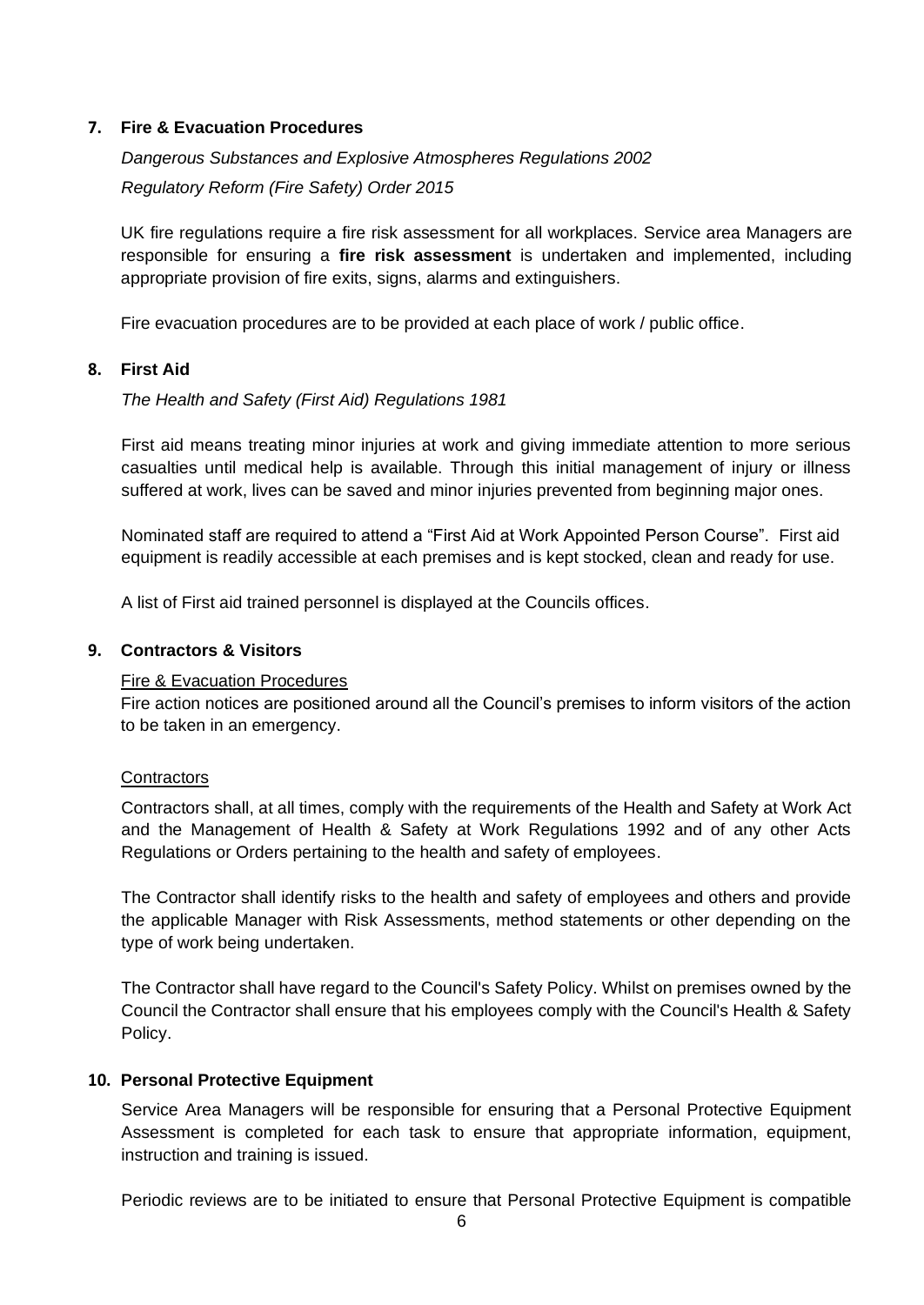with the wearer, in hygienic condition, in effective working order and that the measures are satisfactory for the work being undertaken.

#### <span id="page-6-0"></span>**11. Risk Assessments**

**Risk assessments will be undertaken** by the Service Area Manager for all activities carried out. Where technical expertise is required and/or there are serious/significant risks being assessed, the Manager will liaise with the Health and Safety Officer to commission qualified experts to advise and undertake the assessment. Employees will also help to inform the assessments.

Guidance on undertaking a Risk Assessment is available from the Health and Safety Officer

# **The findings of the risk assessments** will be reported to the:

- Health & Safety Consultative Group; and
- Council's Senior Management Team.

**Action required** to remove/control risks will be approved by the Town Clerk or Senior Manager.

The Service Manager will be **responsible for ensuring the action required is implemented** and will check that the implemented actions have removed/reduced the risks.

Employees will be made aware and a copy of the service area risk assessment/s applicable to their area of work will be made available to them.

A Risk based approach will inform the frequency of inspections for the Town Council's open space areas and the measures to be implemented in order to mitigate against the hazard /risk.

# **Risk Assessments will be reviewed annually**

#### <span id="page-6-1"></span>**12. Training**

#### Induction training

Induction training will be provided for all employees by their Manager who will ensure that all new employees complete an Induction Checklist.

Where specific jobs require special training, the Manager will make arrangements for this to be undertaken, which can be by a work colleague, attendance on a training course or similar.

#### Ongoing Training

Training will be identified, arranged and monitored by the employees Manager who will also make arrangements for refresher training to be completed on an annual basis or such approved frequency determined by the service area risk assessment.

Centralised training records are kept by the Health and Safety Officer, who is also responsible for ensuring that any changes to the Council's Health and Safety Procedures are made to the 'Master File' and copies distributed to all relevant members of staff.

# <span id="page-6-2"></span>**13. Workplaces (Health, Safety & Welfare)**

Both Senior & Service Managers are responsible for ensuring that a periodic review is undertaken in their service/s area/s to check working conditions and ensure safe working practices are being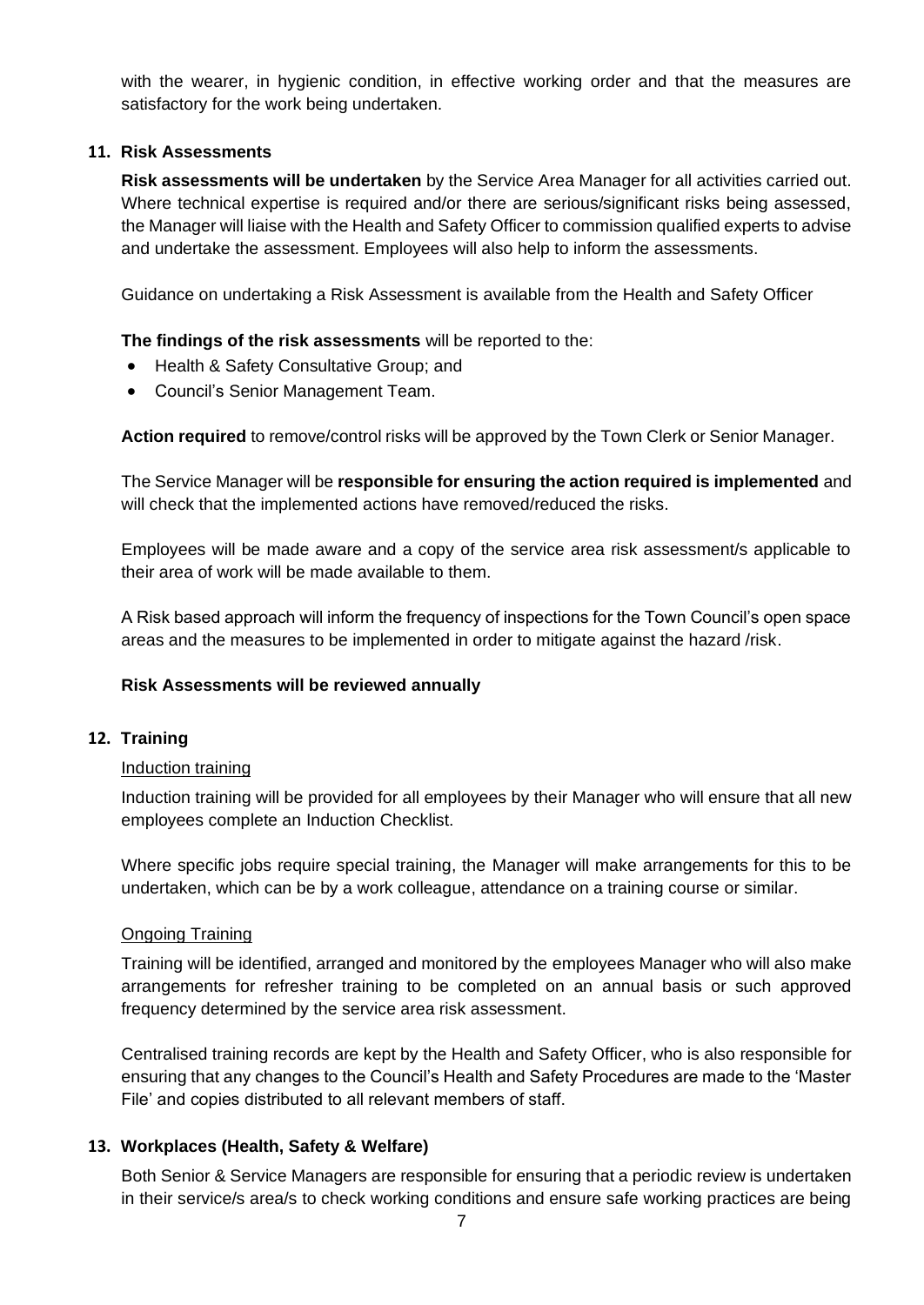followed.

Members of the Health & Safety Consultative Panel will keep the Council's Risk Assessments under review to reflect changes in activities, etc.

All Employees have a duty to familiarise themselves with the Risk Assessments relevant to their work and adopt the procedures and working practices contained within them.

# <span id="page-7-0"></span>**RISKS TO HEALTH AND SAFETY**

# <span id="page-7-1"></span>**14. Asbestos**

*The Control of Asbestos Regulations 2012*

Asbestos is the largest single cause of work related fatal disease and ill health in Great Britain. Almost all asbestos related deaths and ill health are from exposures several decades ago, but where people work with asbestos or come into contact with it during repair and maintenance work, they are at risk. Working with asbestos should be avoided if possible but, if not, it must be done safely.

Asbestos can be found in buildings from 1950 to 1999 in many forms. It may also be found in some vehicle brake pads and clutch linings.

The Control of Asbestos at Work Regulations 2002 (CAWR) introduces an explicit duty to manage asbestos in non-domestic premises, to manage the risk of exposure to asbestos or asbestos containing material (ACM). The duty to manage requires those in control of premises to:

- Take reasonable steps to determine the location and condition of materials likely to contain asbestos;
- Presume materials contain asbestos unless there is strong evidence that they do not;
- Make and keep an up to date record of the location and condition of the ACMs or presumed ACMs in the premises;
- Assess the risk of the likelihood of anyone being exposed to fibres from these materials;
- Prepare a plan setting out how the risks from the materials are to be managed;
- Take the necessary steps to put the plan into action;
- Review and monitor the plan periodically; and
- Provide information on the location and condition of the materials to anyone who is liable to work on or disturb them.

Service Area Managers are responsible for ensuring that a copy of the applicable Council's 'Asbestos survey' is issued to Employees/Contractors who carry out any type of maintenance, repair or refurbishment work.

# <span id="page-7-2"></span>**15. Display Screen Equipment**

*Health and Safety (Display Screen Equipment) Regulations 1992*

Using a computer or other kinds of display screen equipment (visual display units) can give rise to back problems, repetitive strain injury or other musculoskeletal disorders. These health problems may become serious if no action is taken. They can be caused by poor design of work stations (and associated equipment such as chairs), insufficient space, lack of training or not taking breaks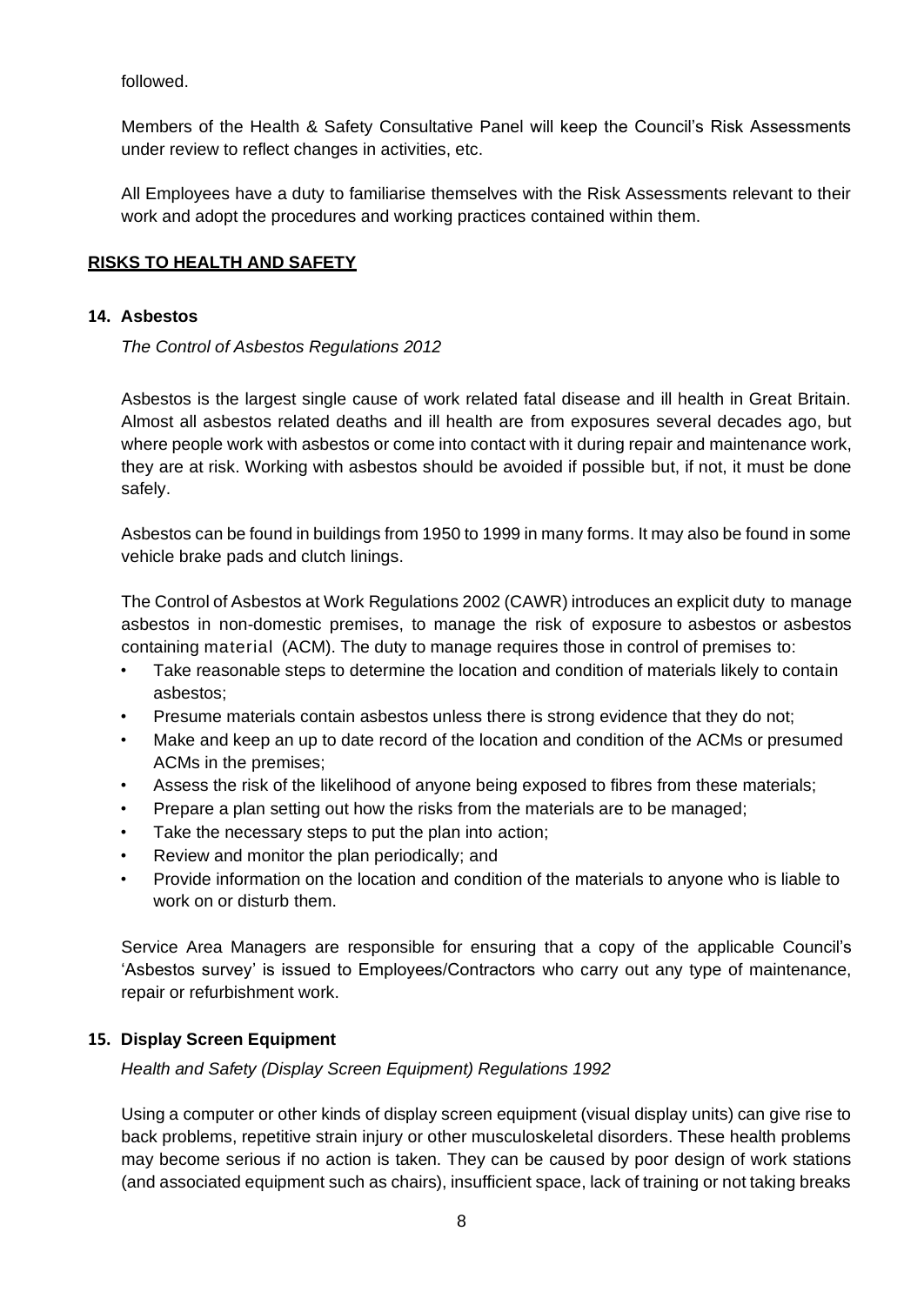from display screen work. Work with a screen does not cause eye damage, but many users experience temporary eye strain or stress. This can lead to reduced work efficiency or taking time off work.

Managers are responsible for ensuring that all relevant employees:

- are given the necessary training;
- complete a display screen risk assessment;
- implement any necessary control measures to eliminate or reduce the identified risks.

Where applicable, staff will be able to arrange eye tests at appropriate intervals, for which reimbursement of the cost can be claimed from Northampton Town Council.

# <span id="page-8-0"></span>**16. Hazardous Substances**

*Control of Substances Hazardous to Health Regulations 2002 (COSHH) Classification, Labelling and Packaging Regulations 2008 (CLP) Control of Lead at Work Regulations 2002*

# COSHH

COSHH safety notices and Guidance Procedures are to be displayed on the applicable storage cupboards.

Service Area Managers are responsible for **identifying substances** which need a COSHH assessment. **Employees who use hazardous substances** will be responsible for undertaking the COSHH assessments.

Employees are responsible for notifying their Service Area Manager of any hazardous substances for use in order that the Product Data Sheets can be obtained and Risk Assessments including appropriate control measures can be identified and implemented.

Service Managers will be responsible for ensuring that all **actions identified** in the assessments are implemented.

Managers will be responsible for ensuring that all of their relevant employees are informed about the COSHH assessments.

Service Managers will check that new substances can be used safely before they are purchased. Assessments will be reviewed every 3 years or when the work activity changes, whichever is soonest.

**Safety Data Sheets** from suppliers are to be maintained at the appropriate Offices

#### Spill Control

Managers are responsible for ensuring that all staff are aware of procedures in the event of a spillage of hazardous substances and for ensuring that stocks of spill control equipment are maintained.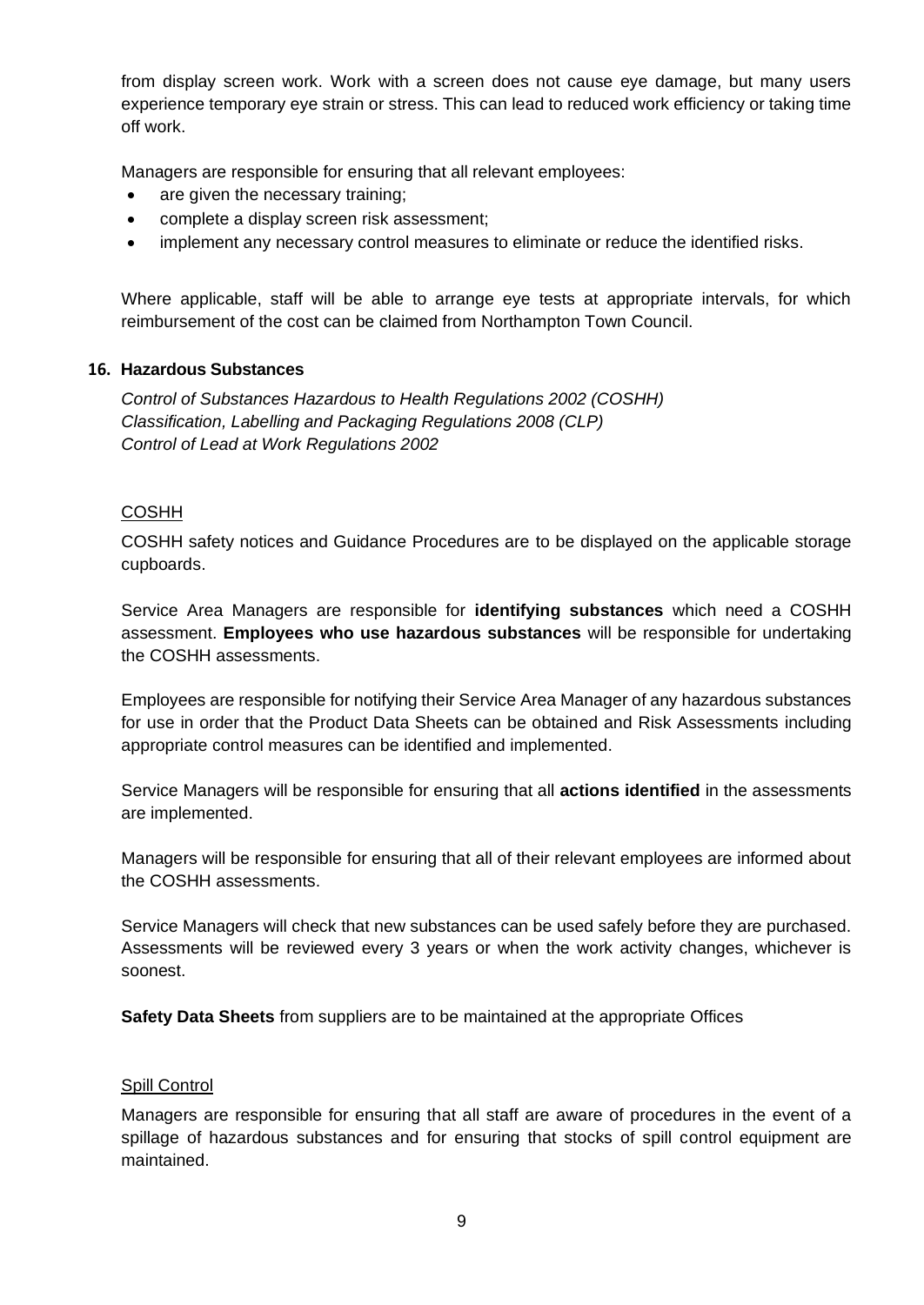# <span id="page-9-0"></span>**17. Working at Heights**

*Provision and Use of Work Equipment Regulations 1998 Lifting Operations and Lifting Equipment Regulations 1998 Construction (Design & Management) Regulations 2015*

A fall from height has sudden and irreversible consequences and can only be prevented by ensuring that each task associated with working at height is carefully planned before deciding if the method of gaining access is appropriate. The overriding principle is to do all that is practicable to prevent anyone falling. Strict adherence to the principles and practices within the Work at Height Regulations 2005, and its Schedules, is the only acceptable solution.

Separate guidance is available from the Councils Health and Safety Officer.

# <span id="page-9-1"></span>**18. Lone Working**

A Lone Working Policy & Procedure, which is designed to raise awareness of the risks presented by lone working, to identify the responsibilities each person has in this situation, and to give guidance on how to manage such risks has been produced by the Town Council. This is available from the Councils designated Health and Safety Officer.

# <span id="page-9-2"></span>**19. Machinery**

*Management of Health and Safety at Work Regulations 1999 Provision and Use of Work Equipment Regulations 1998*

Vibration from work with powered hand held tools, equipment or processes can damage the hands and arms of users causing 'hand-arm vibration syndrome'. This is a painful, irreversible condition which includes 'vibration white finger' and the effects can be impaired blood circulation, damage to the nerves and muscles, and loss of ability to grip properly.

Back damage can be caused by vibration from a vehicle or machine passing through the seat into the driver's body through the buttocks – known as whole body vibration. Whole body vibration can also be caused by standing on the platform of a vehicle or machine, so vibration passes into the operator through their feet.

The Service Manager is responsible for ensuring that an assessment is carried out in respect of all new machinery and equipment.

Service Managers are also responsible for maintaining the Work Equipment Inventory and Maintenance Schedule.

Staff are advised to report any faults immediately to their Manager/Supervisor.

The use of the Council's equipment is restricted to only the trained operatives and staff.

# <span id="page-9-3"></span>**20. Maintenance & Building Work**

*Construction (Design & Management) Regulations 2015 Construction (Design and Management) Regulations 1994 Lifting Operations and Lifting Equipment Regulations 1998 Provision and Use of Work Equipment Regulations 1998 Confined Spaces*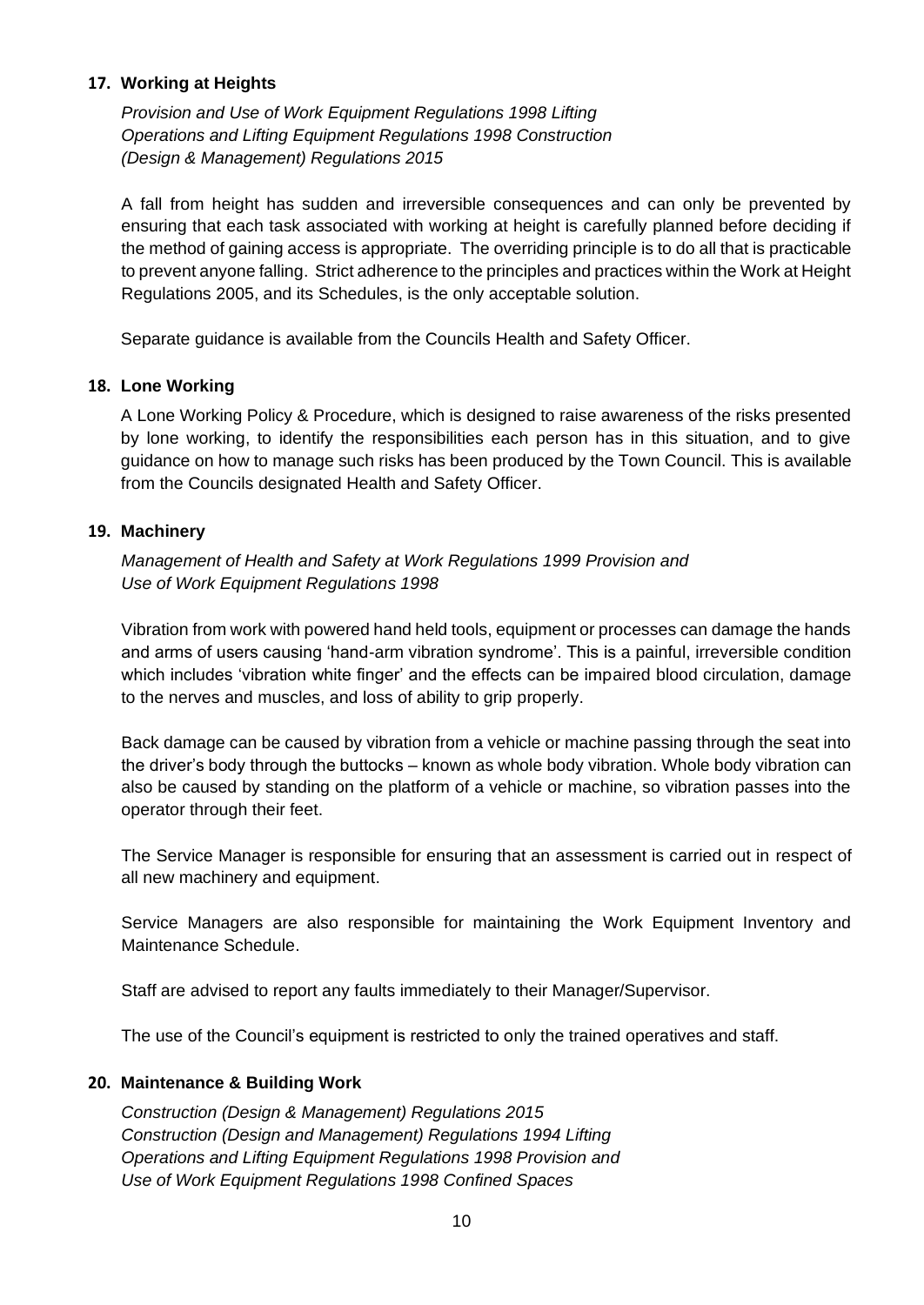#### *Regulations 1997*

All contractors should be qualified and competent for the work to be carried out. The Contractor shall provide the Service Manager with a Risk Assessment/s, method statements or other depending on the type of work being undertaken.

The Contractor shall have regard to the Council's Safety Policy. Whilst on premises owned by the Council the Contractor shall ensure that his employees comply with the Council's Health & Safety Policy.

#### <span id="page-10-0"></span>**21. Manual Handling**

*Manual Handling Operations Regulations 1992 Management of Health and Safety at Work Regulations 1999*

A manual handling policy and procedure designed to raise awareness of the risks, to identify responsibilities, and to give guidance on how to manage such risks has been produced by the Town Council. A copy is available from the Councils Health and Safety Officer.

# <span id="page-10-1"></span>**22. Noise at Work**

*The Control of Noise at Work Regulations 2005 Noise at Work Regulations 1989*

High levels of noise at work can cause hearing loss. This can take many years to become serious. Young people can be damaged as easily as the old and premature deafness is even worse. Sufferers often first start to notice hearing loss when they cannot keep up with conversations in a group or when the rest of their family complains they have the television on too loud. Deafness can make people feel isolated from their family, friends and colleagues.

A preliminary decision on whether an assessment is needed can usually be reached without making detailed noise measurements.

As a rough guide, an assessment of daily personal exposure will usually be needed wherever people have to shout or have difficulty being heard clearly by someone about 2 metres away or they find it difficult to talk to each other.

Whenever it is decided that a more detailed assessment is needed the Service Manager will complete the assessment.

# <span id="page-10-2"></span>**23. Plant, Mechanical and Electrical Equipment**

*Provision and Use of Work Equipment Regulations 1998 Lifting Operations and Lifting Equipment Regulations 1998 Supply of Machinery (Safety) (Amendment) Regulations 2011*

Work equipment covers an enormous range spanning process machinery, machine tools, office machines, lifting equipment, hand tools, ladders and pressure washers. Important points include: selecting the right equipment for the job, making sure equipment is safe to use and keeping it safe through regular maintenance, inspection and if, appropriate, thorough examination, training employees to use equipment safely and following manufacturers' or suppliers' instructions.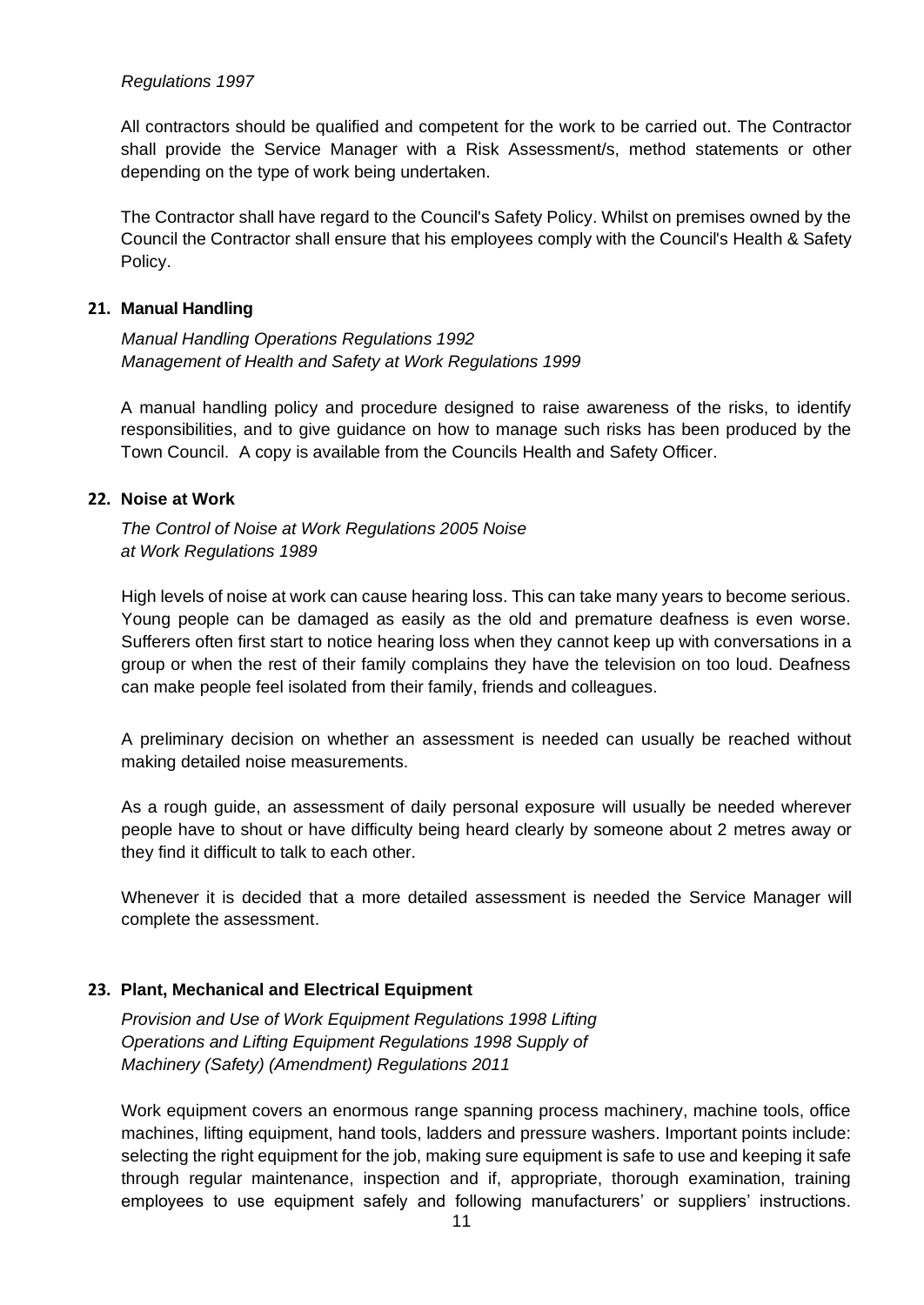Accidents involving work equipment happen all the time – many serious, some fatal.

The Town Council is committed to ensuring that all equipment is suitable for its intended use. Employee Safety Representatives will be consulted in connection with the use of new machinery and equipment.

Service Managers will:

- Be responsible for ensuring effective maintenance procedures are drawn up;
- Be responsible for ensuring that all identified maintenance is implemented;
- Will check that new plant and equipment meets health and safety standards before it is purchased;

• Maintain the register of all plant, mechanical and electrical items and ensuring that all inspection and maintenance regimes are complied with, to include: Description of Equipment Location Restricted Users Supervisor Responsible Inspection Maintenance Regime Service **Engineers** 

- Arrange for periodic inspections of portable items;
- Ensure all persons are adequately trained in using electrical equipment; and
- Ensure the use of residual current devices especially if equipment is used outside;

# Electrical Equipment

# *Electricity at Work Regulations 1989*

Electricity can kill. Most deaths are caused by contact with overhead or underground power cables. Even non-fatal shocks can cause severe and permanent injury. Shocks from faulty equipment may lead to falls from ladders, scaffolds or other work platforms. Those using electricity may not be the only ones at risk. Poor electrical installations and faulty electrical appliances can lead to fires which can also result in death or injury to others.

User checks on **electrical equipment** can be made by the person using the equipment. Aspects to look for should include damage to the plug, cable or equipment casing, use of tape to join wiring, overheating, and whether the item has been exposed to conditions for which it is not suitable, e.g. a wet environment. Formal visual inspections and changing plugs or altering electrical equipment must be completed by a qualified electrician.

Any items that have not been registered in the inventory and checked (PACT TESTED) must not be connected to the Council's electricity supply.

Any faults should be reported immediately to the Manger/Supervisor responsible for the maintenance and the equipment taken out of use immediately.

# <span id="page-11-0"></span>**24. Play Equipment**

All play equipment is subject to a detailed inspection by independent specialists at least annually.

These detailed inspections should be supplemented with more frequent inspections by the Council's own staff, a visual inspection is carried out on a weekly basis to check for any obvious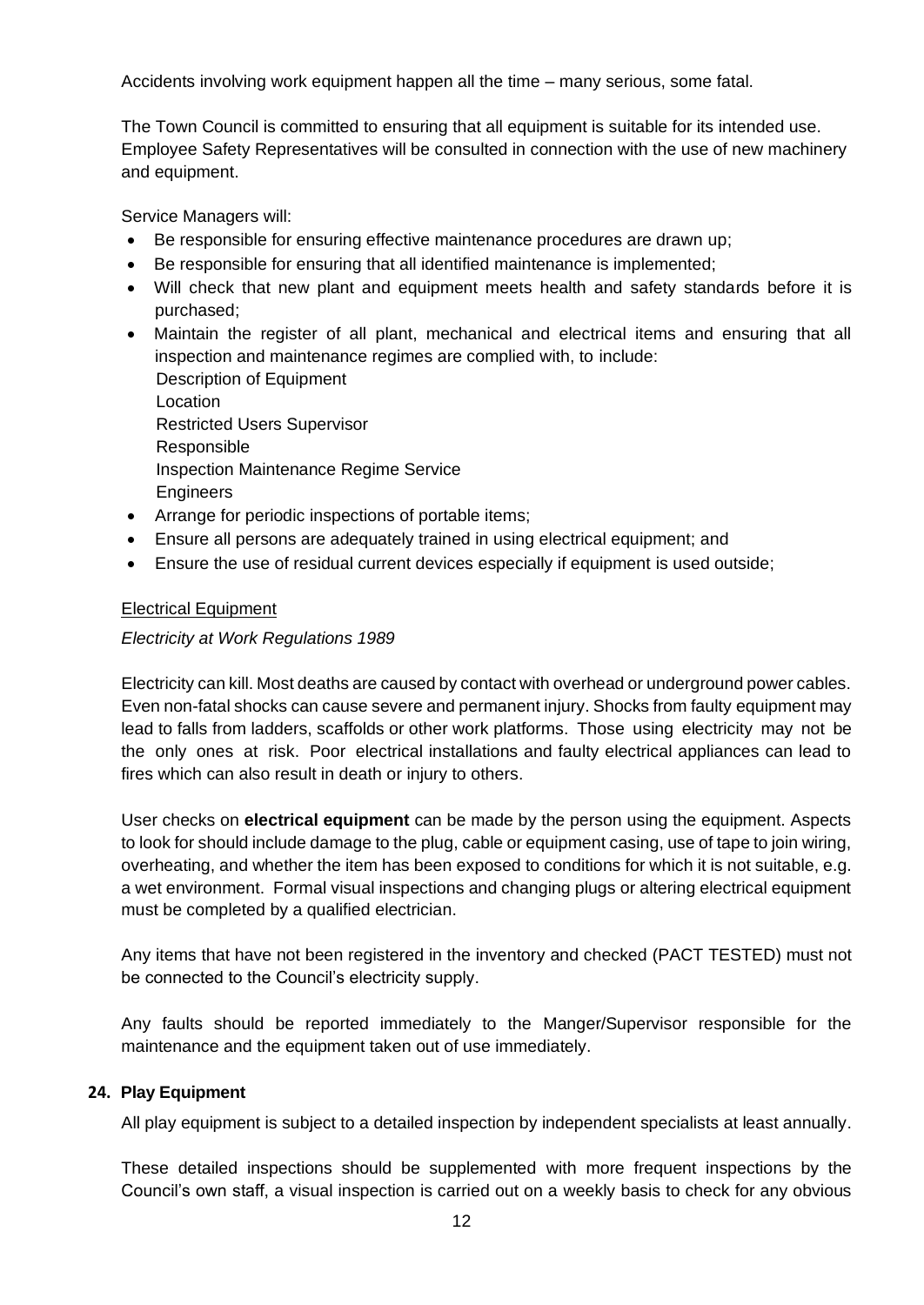vandalism, wear and tear, broken glass, dog fouling, etc. A more detailed inspection is carried out on a monthly basis. All inspections should be formally recorded.

Any equipment found to be unsafe should be immobilised and taken out of use. In some cases, it may be sufficient to cordon off the area, in others it may be necessary to remove the item completely to ensure the safety of users. DIY repairs should not be carried out unless they are endorsed by the original manufacturer or installer. All repairs shall be carried out by a competent person.

# <span id="page-12-0"></span>**25. Radiation**

*Ionising Radiation Regulations 2017 Management of Health and Safety at Work Regulations 1999*

Various kinds of radiation, both ionising and non-ionising, may affect us.

- 1) Non-ionising radiation:
	- UV radiation (e.g. from the sun) can damage the skin and lead to skin cancer; and
	- Lasers can cause burns and damage the eye.
- 2) Ionising radiation:
	- Naturally occurring radon gas from the ground; and
	- Radiography or thickness measuring gauges.

Excess doses of ionising radiation can cause burns, sickness and can have other adverse health effects.

Service Managers will be responsible for ensuring that jobs at risk of the effects of radiation are **risk assessed** and all **actions identified** in the assessments are implemented.

# <span id="page-12-1"></span>**26. Stress at Work**

*Management of Health and Safety at Work Regulations 1999*

Many people argue about the definition and sometimes even the existence of 'stress'. However, research has shown that whatever you choose to call it, there is a clear link between poor work organisation and subsequent ill health. The Health & Safety Executive defines stress as "*the adverse reaction people have to excessive pressure or other types of demand placed on them*".

Stress at work can be tackled in the same way as any other risk to health – by identifying the hazards, assessing who is at risk and the level of risk, deciding how to manage the risk and putting the plans into action.

In order to reduce stress in the organisation, Managers and the staff they are responsible for should keep in regular contact. Managers should ensure they hold regular team meetings and one to one meetings with individual members of staff, providing for an opportunity for all to raise any issues of concern and explore a way to resolve them.

The Town Council has an approved Absence Policy, which is designed to reduce sickness absence by addressing the causes. Any member of staff who is absence from work, even for one day, should complete a return to work form and have a conversation with their Manager about the reasons for absence and whether any support or action can be taken to prevent future